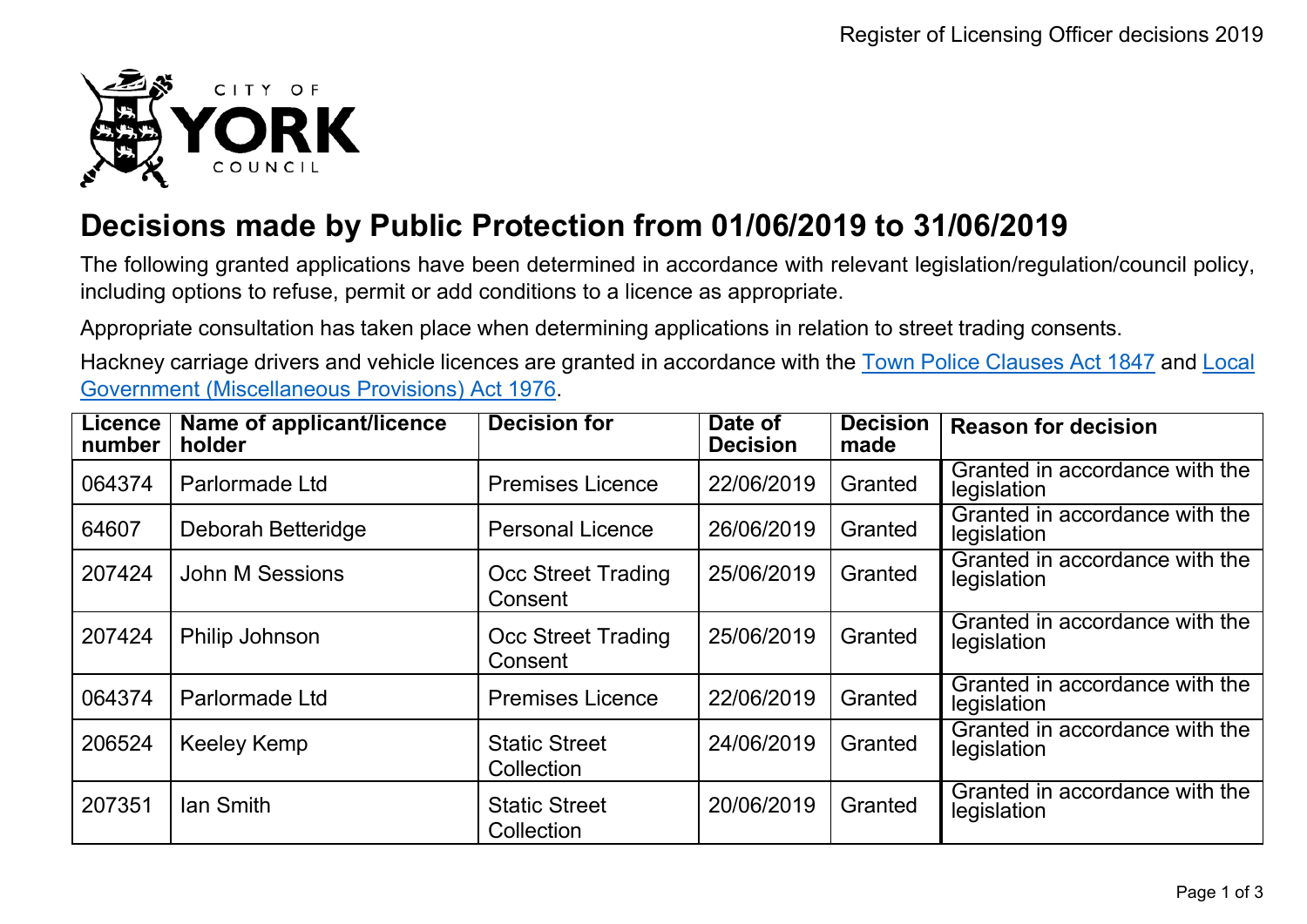Register of Licensing Officer decisions 2019

| <b>Licence</b><br>number | Name of applicant/licence<br>holder | <b>Decision for</b>                  | Date of<br><b>Decision</b> | <b>Decision</b><br>made | <b>Reason for decision</b>                    |
|--------------------------|-------------------------------------|--------------------------------------|----------------------------|-------------------------|-----------------------------------------------|
| 207330                   | <b>Fraser Mowlem</b>                | <b>Static Street</b><br>Collection   | 20/06/2019                 | Granted                 | Granted in accordance with the<br>legislation |
| 207320                   | Patricia Kilpatrick                 | <b>Static Street</b><br>Collection   | 19/06/2019                 | Granted                 | Granted in accordance with the<br>legislation |
| 207316                   | lan Bell                            | <b>Occ Street Trading</b><br>Consent | 19/06/2019                 | Granted                 | Granted in accordance with the<br>legislation |
| 207297                   | <b>Alan Fletcher</b>                | <b>Static Street</b><br>Collection   | 19/06/2019                 | Granted                 | Granted in accordance with the<br>legislation |
| 207295                   | Clara Laydon                        | <b>Static Street</b><br>Collection   | 19/06/2019                 | Granted                 | Granted in accordance with the<br>legislation |
| 64549                    | Claire Lynch                        | <b>Personal Licence</b>              | 18/06/2019                 | Granted                 | Granted in accordance with the<br>legislation |
| 64548                    | <b>Andrew Osbourne</b>              | <b>Personal Licence</b>              | 18/06/2019                 | Granted                 | Granted in accordance with the<br>legislation |
| 64542                    | <b>Derwent Lions Club</b>           | <b>Small Society</b><br>Lottery      | 17/06/2019                 | Granted                 | Granted in accordance with the<br>legislation |
| 64543                    | <b>Explore York</b>                 | <b>Small Society</b><br>Lottery      | 17/06/2019                 | Granted                 | Granted in accordance with the<br>legislation |
| 064405                   | Hop O'Clock                         | <b>Premises Licence</b>              | 28/06/2019                 | Granted                 | Granted in accordance with the<br>legislation |
| 064517                   | Victoria E Atkinson                 | <b>Personal Licence</b>              | 12/06/2019                 | Granted                 | Granted in accordance with the<br>legislation |
| 064513                   | Emma Dobson                         | Practitioner                         | 12/06/2019                 | Granted                 | Granted in accordance with the<br>legislation |
| 064511                   | Callum simpson                      | Practitioner                         | 12/06/2019                 | Granted                 | Granted in accordance with the<br>legislation |
| 207122                   | <b>Helen Hoult</b>                  | Occ Street Trading<br>Consent        | 11/06/2019                 | Granted                 | Granted in accordance with the<br>legislation |
| 064486                   | Emma Jane Pemberton                 | <b>Personal Licence</b>              | 10/06/2019                 | Granted                 | Granted in accordance with the<br>legislation |